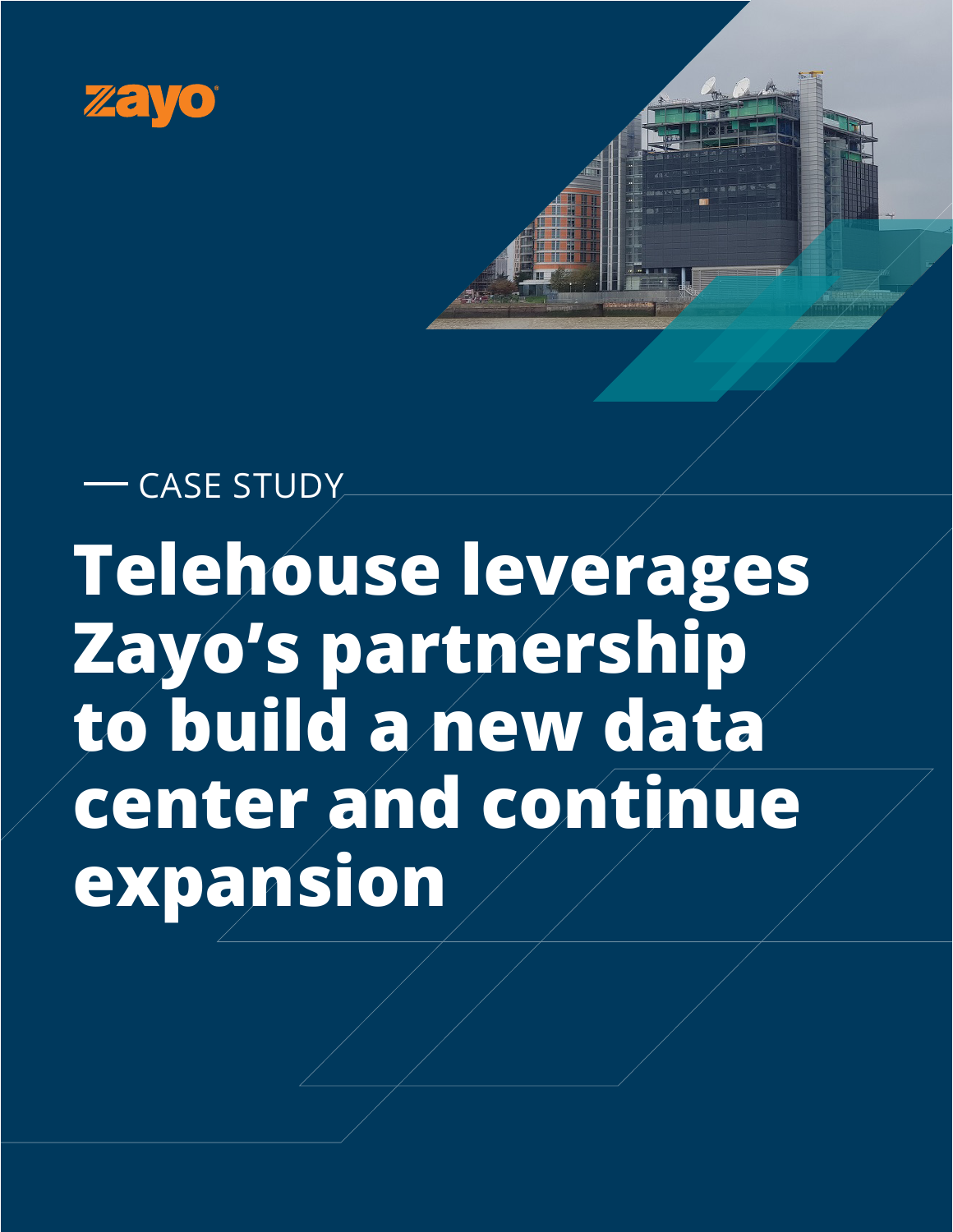### **Overview**

Telehouse Europe has provided world-class data center services to customers in the UK and beyond for decades, solidifying their position as a top data center provider. Headquartered in the iconic London Docklands area, Telehouse has expanded its European efforts over the years to include eight data center facilities in London, Paris, and Frankfurt – with even more centers around the world.

With increased remote work driving demand for low-latency connectivity and next-generation applications creating a need for greater bandwidth, Telehouse acquired an existing data center, gutted it, and refurbished the site to launch a brand new data center building: Telehouse South.

"London, Paris, and Frankfurt are critical connection points and play an important role in facilitating the flow of data that supports the growing digital landscape," says Mark Pestridge, Senior Customer Experience Director at Telehouse, "Our latest data center, Telehouse South, will ensure we are well-positioned to service our customers' needs and meet future demand."

With this data center, they aim to provide the same level of service and connectivity customers have come to expect at their other data centers. Telehouse intends to fill out the first floor of this new data center with customers by the end of 2022 and fill the rest of the floors by the end of 2023.

In order to make their data center dreams come true, Telehouse needed a partner with a similar appetite for expansion, that knew the market well and could help them attract the kind of market-leading customers they were going after, and provide the services and connections these customers needed.

Telehouse found the trusted connectivity partner they were looking for in Zayo.

"By connecting our European data centers with Zayo's highperformance fiber network, we create a unique connected digital ecosystem and enable our customers to benefit from fast, seamless access to multiple cloud providers," says Nick Layzell, Client Services Director at Telehouse.

#### **Partnership Benefits**

- Customers are able to access 800+ telecommunication providers
- Zayo added up to 100 Gbps of bandwidth across European sites
- The remaining floors of the Telehouse South data center are set to complete by the end of 2023
- Telehouse South is connected to the London Docklands campus via a brand new and diverse network including over 3,000 single mode Dark Fibers
- 15MW of total power capacity in Telehouse South (2.5MW per floor)

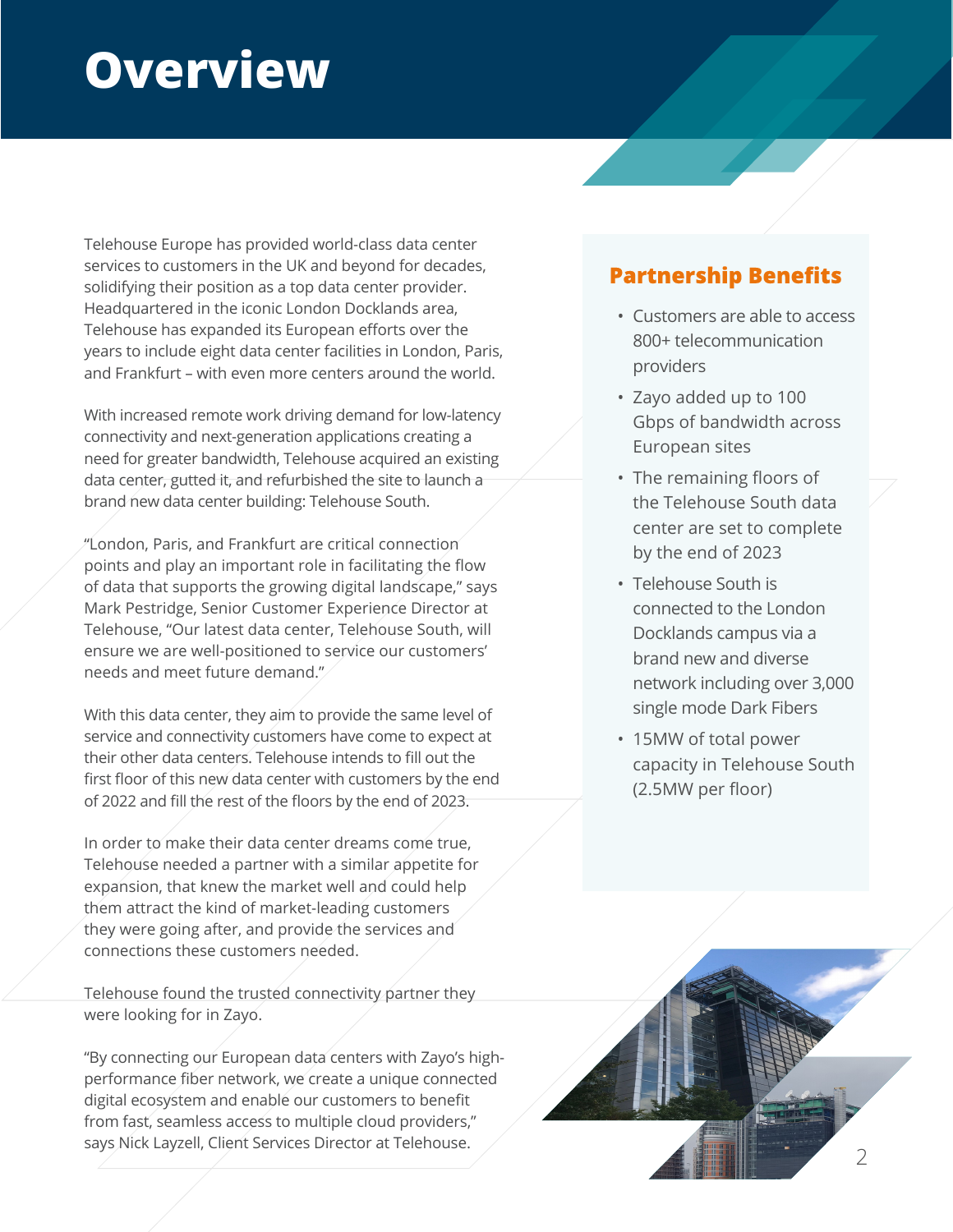### **Zayo Connectivity**

Telehouse leverages Zayo's connectivity solutions and expertise to create an exceptional experience for their data center customers. Zayo provides Telehouse with the excess capacity needed to ensure future growth with new customers with the ability to scale as Telehouse builds out the center's floors.

"We've been able to develop such a great partnership with Zayo because we share a like-minded culture," says Pestridge, "We knew Zayo could provide the agility and flexibility we need as we grow while being highly collaborative partners."

Zayo's deep-rooted presence in the London area and deep knowledge about fiber, metro connectivity, data centers, and unique constraints from local authorities and landowners in the area also made the partnership a clear choice for Telehouse. Leveraging Zayo's fiber, IP, Ethernet, and Waves solutions, Telehouse will continue to deliver high-quality internet services to customers with ever-increasing bandwidth requirements.

As a valued partner, Zayo is also helping the team connect Telehouse South to the London Docklands campus to provide customers with the same low-latency, highly-connected ecosystem they have come to expect. With the help of Zayo, Telehouse's customers at any location can access multiple cloud and connectivity providers seamlessly.

3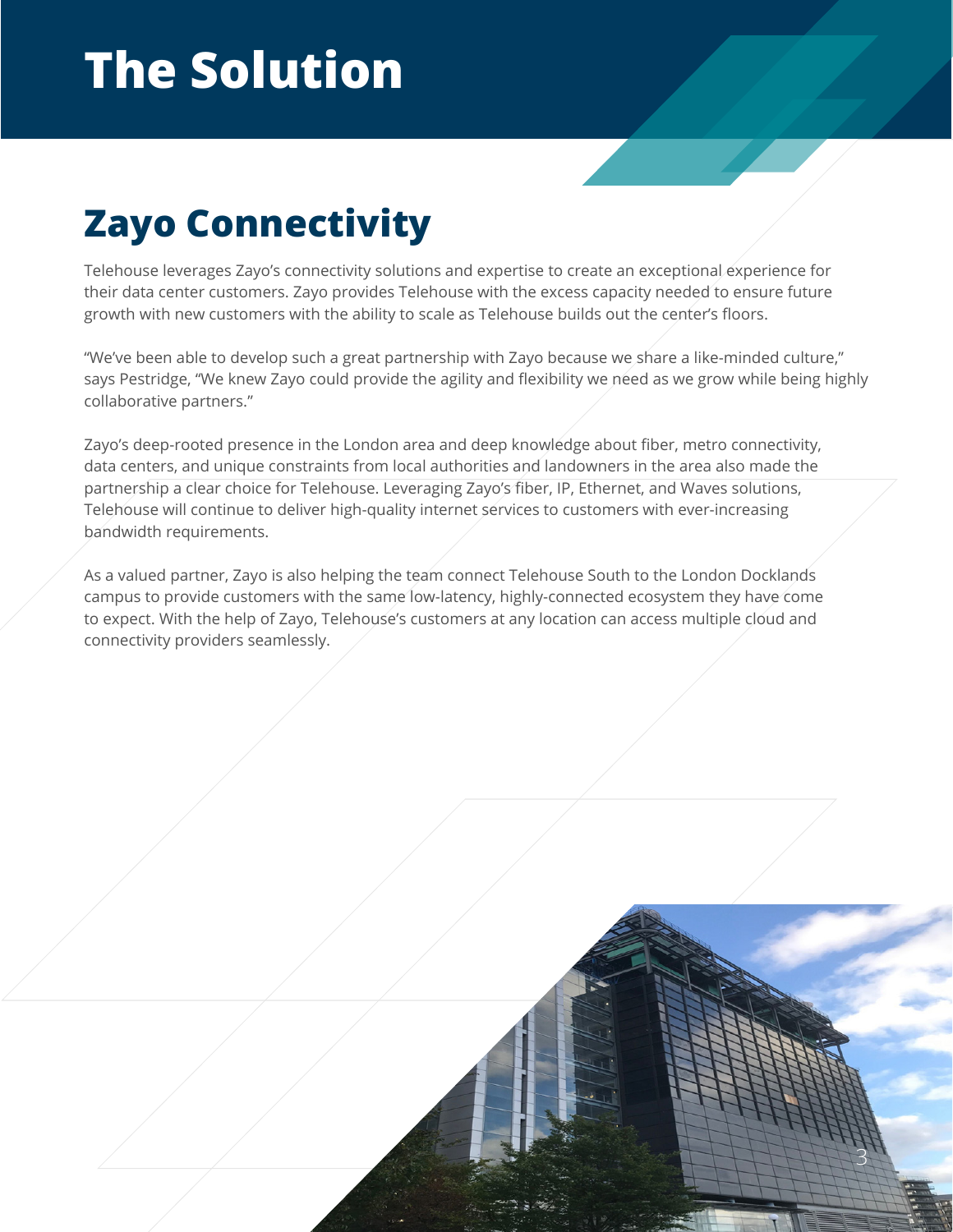## **Looking Ahead**

Long a fixture in the UK market, Telehouse has more recently set its sights on expanding in France and beyond. Luckily, Zayo can provide the underlay technologies needed to achieve European growth and to support customers with growing bandwidth needs.

Aside from global ambitions, the team at Telehouse also seeks to continue to expand and provide worldclass connectivity to new and existing customers at home in London. Zayo and Telehouse will continue to adapt to market changes, providing customers with access to cloud, transit, or other types of layer 2 or 3 connectivity they're looking for in the future.

"As data volumes continue to grow, the need for server and storage space is ever increasing. As a result, organizations are under pressure to increase bandwidth to meet customer expectations and need the ability to grow within their existing data center campus," Layzell tells the team at Zayo, "With a diverse dark fiber network at Telehouse South, customers can easily increase their bandwidth capacity and expand their businesses in a cost-effective way."

4